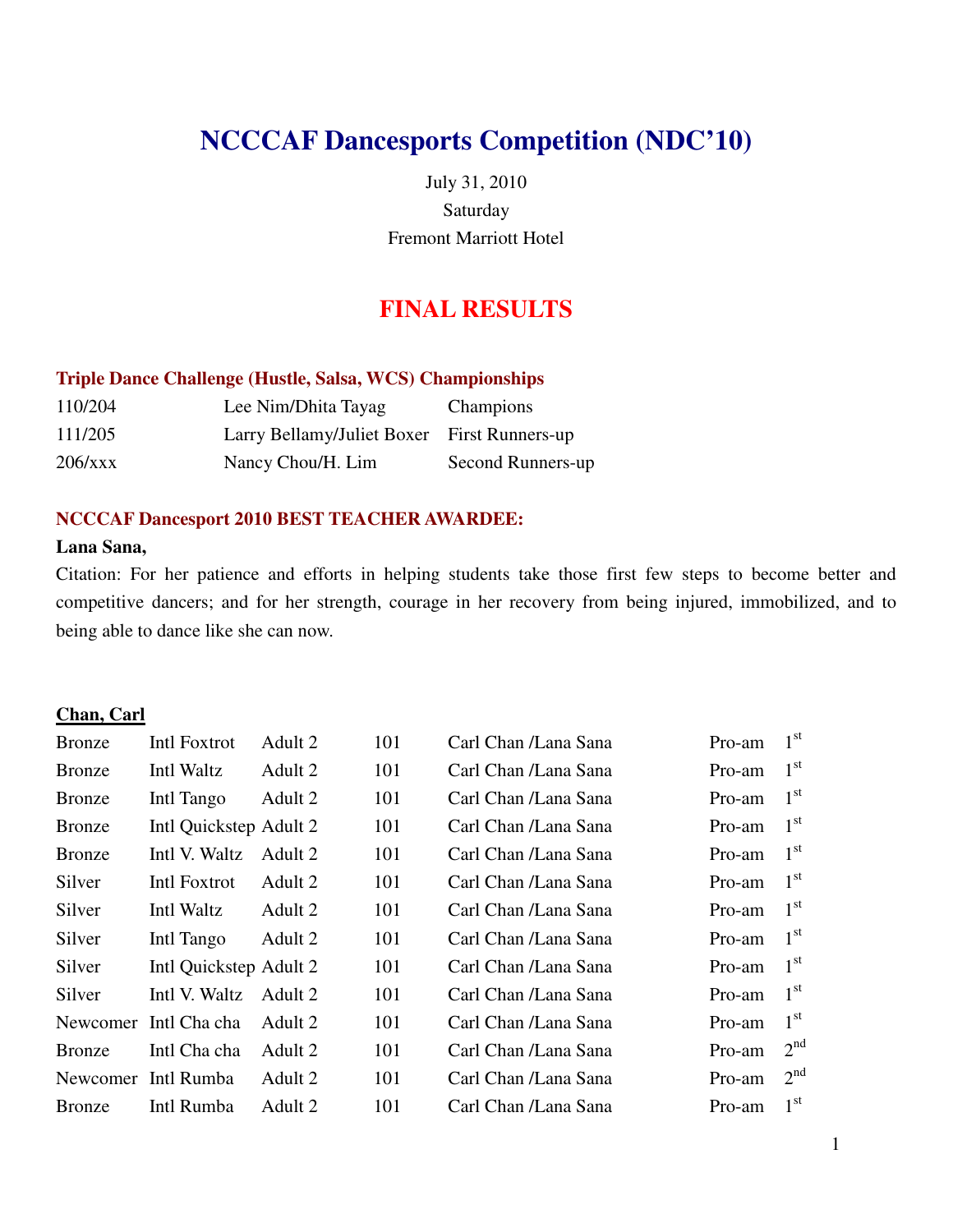| Newcomer Samba     |             | Adult 2 | 101 | Carl Chan /Lana Sana | Pro-am | 2 <sup>nd</sup> |
|--------------------|-------------|---------|-----|----------------------|--------|-----------------|
| Bronze             | Samba       | Adult 2 | 101 | Carl Chan /Lana Sana | Pro-am | 2 <sup>nd</sup> |
| Newcomer Merengue  |             | Adult 2 | 101 | Carl Chan /Lana Sana | Pro-am | 2 <sup>nd</sup> |
| Bronze             | Merengue    | Adult 2 | 101 | Carl Chan /Lana Sana | Pro-am | 1 <sup>st</sup> |
| Newcomer Salsa     |             | Adult 2 | 101 | Carl Chan /Lana Sana | Pro-am | 1 <sup>st</sup> |
| Bronze             | Salsa       | Adult 2 | 101 | Carl Chan /Lana Sana | Pro-am | 1 <sup>st</sup> |
| Newcomer NC 2-step |             | Adult 2 | 101 | Carl Chan /Lana Sana | Pro-am | 1 <sup>st</sup> |
| Bronze             | $NC$ 2-step | Adult 2 | 101 | Carl Chan /Lana Sana | Pro-am | 1 <sup>st</sup> |

## **Chen, Joseph**

| Silver        | Am Waltz             | Senior 2 | 1 |
|---------------|----------------------|----------|---|
| Gold          | Am Waltz             | Senior 2 | 1 |
| Silver        | Am V. Waltz Senior 2 |          | 1 |
| <b>Bronze</b> | Am Cha cha Senior 2  |          | 1 |
| Silver        | Am Cha cha Senior 2  |          | 1 |
| <b>Bronze</b> | Am Rumba             | Senior 2 | 1 |
| Silver        | Am Rumba Senior 2    |          |   |

## **Fukagawa, Wesley**

| Carl Chan /Lana Sana | Pro-am $21$ |              |
|----------------------|-------------|--------------|
| Carl Chan /Lana Sana | Pro-am      | $2^{\prime}$ |
| Carl Chan /Lana Sana | Pro-am      |              |
| Carl Chan /Lana Sana | Pro-am      | $1^{\circ}$  |
| Carl Chan /Lana Sana | Pro-am      |              |
| Carl Chan /Lana Sana | Pro-am      |              |
| Carl Chan /Lana Sana | $Pro-am$    |              |
|                      |             |              |

| Silver        | Am Waltz             | Senior 2 | 112 | Joseph Chen/Carmelita Chao | Pro-am | 1 <sup>st</sup> |
|---------------|----------------------|----------|-----|----------------------------|--------|-----------------|
| Gold          | Am Waltz             | Senior 2 | 112 | Joseph Chen/Carmelita Chao | Pro-am | $1^{\rm st}$    |
| Silver        | Am V. Waltz Senior 2 |          | 112 | Joseph Chen/Carmelita Chao | Pro-am | 1 <sup>st</sup> |
| <b>Bronze</b> | Am Cha cha Senior 2  |          | 112 | Joseph Chen/Carmelita Chao | Pro-am | 1 <sup>st</sup> |
| Silver        | Am Cha cha Senior 2  |          | 112 | Joseph Chen/Carmelita Chao | Pro-am | 1 <sup>st</sup> |
| Bronze        | Am Rumba             | Senior 2 | 112 | Joseph Chen/Carmelita Chao | Pro-am | 1 <sup>st</sup> |
| Silver        | Am Rumba             | Senior 2 | 112 | Joseph Chen/Carmelita Chao | Pro-am | 1 <sup>st</sup> |

|          | Newcomer Intl Cha cha | Adult 2 | 103 | Wesley Fukagawa /Lana Sana | Pro-am | 1 <sup>st</sup> |
|----------|-----------------------|---------|-----|----------------------------|--------|-----------------|
| Bronze   | Intl Cha cha          | Adult 2 | 103 | Wesley Fukagawa /Lana Sana | Pro-am | 1 <sup>st</sup> |
| Newcomer | Intl Rumba            | Adult 2 | 103 | Wesley Fukagawa /Lana Sana | Pro-am | 1 <sup>st</sup> |
| Bronze   | Intl Rumba            | Adult 2 | 103 | Wesley Fukagawa /Lana Sana | Pro-am | 2 <sup>nd</sup> |
| Newcomer | Samba                 | Adult 2 | 103 | Wesley Fukagawa /Lana Sana | Pro-am | 1 <sup>st</sup> |
| Bronze   | Samba                 | Adult 2 | 103 | Wesley Fukagawa /Lana Sana | Pro-am | 1 <sup>st</sup> |
| Newcomer | Merengue              | Adult 2 | 103 | Wesley Fukagawa /Lana Sana | Pro-am | 1 <sup>st</sup> |
| Bronze   | Merengue              | Adult 2 | 103 | Wesley Fukagawa /Lana Sana | Pro-am | 2 <sup>nd</sup> |
| Bronze   | Salsa                 | Adult 2 | 103 | Wesley Fukagawa /Lana Sana | Pro-am | 2 <sup>nd</sup> |
| Silver   | Salsa                 | Adult 2 | 103 | Wesley Fukagawa /Lana Sana | Pro-am | 2 <sup>nd</sup> |
| Bronze   | Hustle                | Adult 2 | 103 | Wesley Fukagawa /Lana Sana | Pro-am | 1 <sup>st</sup> |
| Silver   | Hustle                | Adult 2 | 103 | Wesley Fukagawa /Lana Sana | Pro-am | 1 <sup>st</sup> |
| Bronze   | <b>WCS</b>            | Adult 2 | 103 | Wesley Fukagawa /Lana Sana | Pro-am | 1 <sup>st</sup> |
| Silver   | <b>WCS</b>            | Adult 2 | 103 | Wesley Fukagawa /Lana Sana | Pro-am | 1 <sup>st</sup> |
| Bronze   | $NC$ 2-step           | Adult 2 | 103 | Wesley Fukagawa /Lana Sana | Pro-am | 1 <sup>st</sup> |
| Silver   | $NC$ 2-step           | Adult 2 | 103 | Wesley Fukagawa /Lana Sana | Pro-am | 2 <sup>nd</sup> |
|          |                       |         |     |                            |        |                 |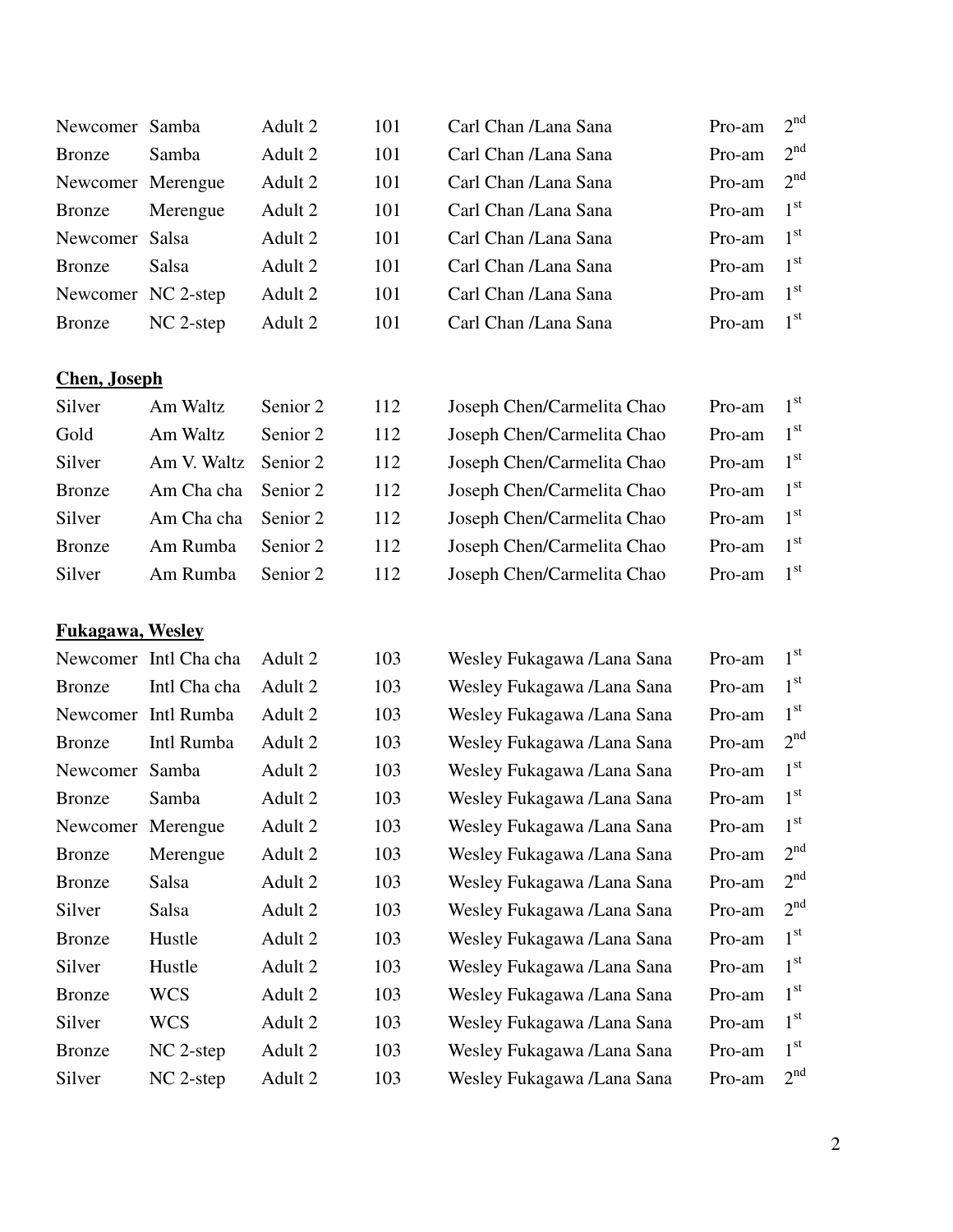| <b>Garza</b> , Bennil   |                              |          |         |                             |        |                 |
|-------------------------|------------------------------|----------|---------|-----------------------------|--------|-----------------|
| <b>Bronze</b>           | Merengue                     | Senior 1 | 104     | Bennil Garza /Lana Sana     | Pro-am | 1 <sup>st</sup> |
| Silver                  | Merengue                     | Senior 1 | 104     | Bennil Garza /Lana Sana     | Pro-am | 1 <sup>st</sup> |
| Silver                  | Salsa                        | Senior 1 | 104     | Bennil Garza /Lana Sana     | Pro-am | 1 <sup>st</sup> |
| Gold                    | Salsa                        | Senior 1 | 104     | Bennil Garza /Lana Sana     | Pro-am | 1 <sup>st</sup> |
| Silver                  | Hustle                       | Senior 1 | 104     | Bennil Garza /Lana Sana     | Pro-am | 2 <sup>nd</sup> |
| Gold                    | Hustle                       | Senior 1 | 104     | Bennil Garza /Lana Sana     | Pro-am | 1 <sup>st</sup> |
| <b>Bronze</b>           | NC 2-step                    | Senior 1 | 104     | Bennil Garza /Lana Sana     | Pro-am | 2 <sup>nd</sup> |
| Silver                  | $NC$ 2-step                  | Senior 1 | 104     | Bennil Garza /Lana Sana     | Pro-am | 1 <sup>st</sup> |
| Gold                    | Salsa                        | Senior 1 | 104/201 | Bennil Garza /Lila Chan     | Am-am  | 1 <sup>st</sup> |
| Gold                    | Hustle                       | Senior 1 | 104/201 | Bennil Garza /Lila Chan     | Am-am  | 1 <sup>st</sup> |
| Silver                  | NC 2-step                    | Senior 1 | 104/201 | Bennil Garza /Lila Chan     | Am-am  | $1^{\rm st}$    |
|                         | <b>Guo, Guang/Qiu, Janet</b> |          |         |                             |        |                 |
| Newcomer Waltz          |                              | Senior 1 | 113/207 | Guang Guo/Janet Qiu         | Am-am  | 1 <sup>st</sup> |
| <b>Henderson, Bill</b>  |                              |          |         |                             |        |                 |
| Silver                  | Hustle                       | Senior 1 | 108     | Bill Henderson/Joy Ro King  | Pro-am | 1 <sup>st</sup> |
| <b>Horwath, Michael</b> |                              |          |         |                             |        |                 |
| <b>Bronze</b>           | Hustle                       | Senior 1 | 109     | Michael Horwath/Joy Ro King | Pro-am | 1 <sup>st</sup> |
| <b>Bronze</b>           | <b>WCS</b>                   | Senior 1 | 109     | Michael Horwath/Joy Ro King | Pro-am | 1 <sup>st</sup> |
| <b>Bronze</b>           | NC 2-step                    | Senior 1 | 109     | Michael Horwath/Joy Ro King | Pro-am | 1 <sup>st</sup> |
| <b>King, James</b>      |                              |          |         |                             |        |                 |
| Silver                  | Am Cha cha                   | Adult 2  | 105     | James King/Lana Sana        | Pro-am | 1 <sup>st</sup> |
| Silver                  | Am Rumba                     | Adult 2  | 105     | James King/Lana Sana        | Pro-am | 1 <sup>st</sup> |
| Silver                  | Salsa                        | Adult 2  | 105     | James King/Lana Sana        | Pro-am | 1 <sup>st</sup> |
| Gold                    | Hustle                       | Adult 2  | 105     | James King/Lana Sana        | Pro-am | 1 <sup>st</sup> |
| Silver                  | NC 2-step                    | Adult 2  | 105     | James King/Lana Sana        | Pro-am | 1 <sup>st</sup> |
|                         | <b>Lee Nim/Dhita Tayag</b>   |          |         |                             |        |                 |
| Silver                  | Salsa                        | Adult 2  |         | 110/204 Lee Nim/Dhita Tayag | Am-am  | 1 <sup>st</sup> |
| Silver                  | Hustle                       | Adult 2  |         | 110/204 Lee Nim/Dhita Tayag | Am-am  | 1 <sup>st</sup> |
| Gold                    | Hustle                       | Adult 2  |         | 110/204 Lee Nim/Dhita Tayag | Am-am  | 1 <sup>st</sup> |
| Silver                  | <b>WCS</b>                   | Adult 2  |         | 110/204 Lee Nim/Dhita Tayag | Am-am  | 1 <sup>st</sup> |